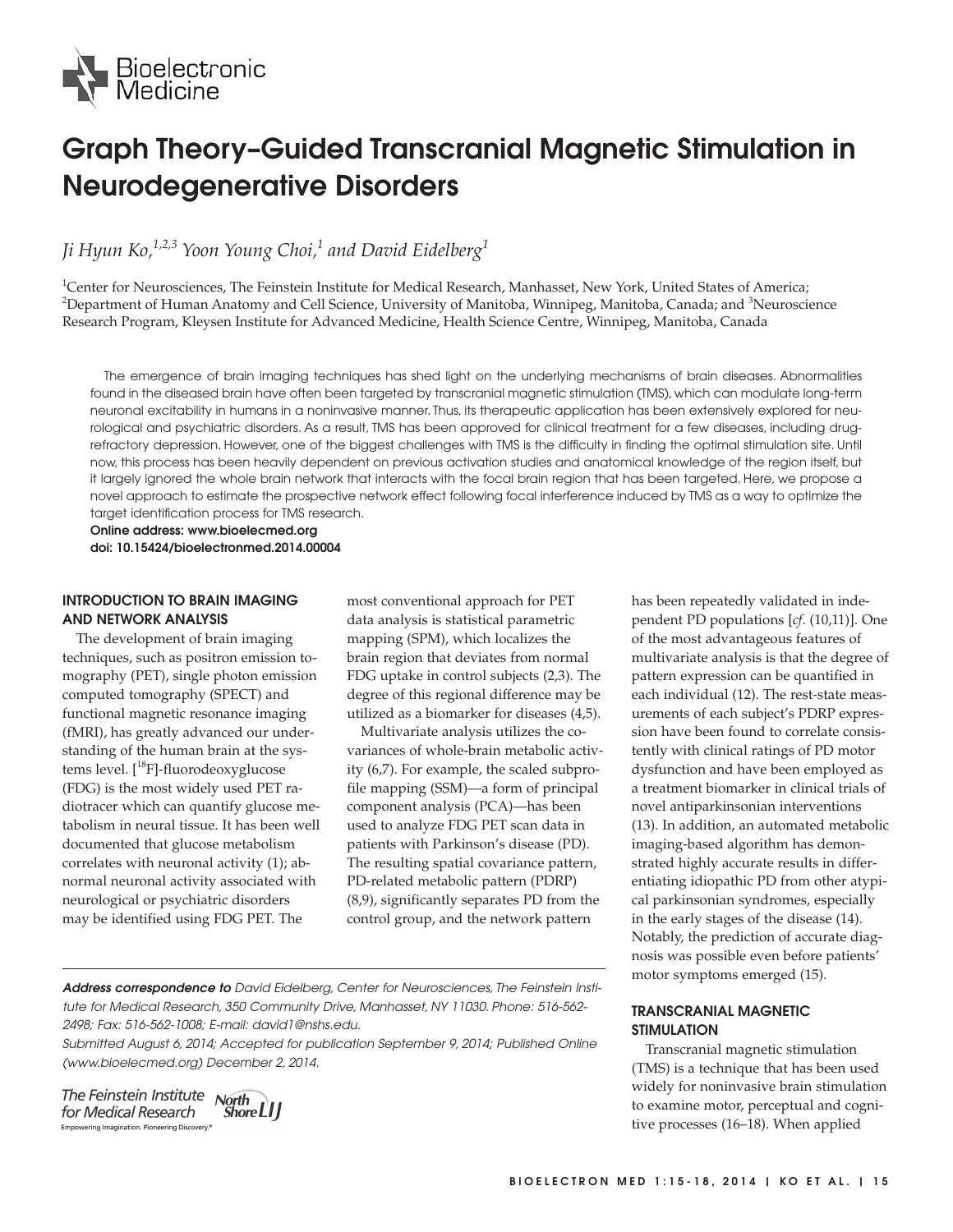continuously, repetitive TMS (rTMS) has been shown to produce profound and long-lasting effects on neuronal excitability. Therefore, when combined with neuroimaging techniques, one can assess the causality of the brain activity and behavior using the "perturb and measure" protocol [*cf*. (19)].

Traditionally, rTMS can be subdivided into fast  $(>5$  Hz) and slow  $(<1$  Hz), regarded as facilitatory and inhibitory, respectively (18). Interestingly, initial rTMS-PET studies reported increased regional cerebral blood flow (rCBF) at the stimulated site by both fast (20) and slow (21) rTMS. FDG uptake was also increased at the site of stimulation with intermediate frequency (2 Hz) (22). The unexpected increase in rCBF after slow (inhibitory) rTMS was explained by the active inhibition process (23,24). A few studies, however, found reduced rCBF and FDG uptake at the stimulated site (25,26) after slow rTMS.

The effect of rTMS in remote areas from the target site is more complicated. Recent literature suggests that the effect of rTMS can vary depending on the location, frequency, intensity, number of stimulation and the functional status of the target site or population (27). For example, the primary motor area (M1) is the most extensively investigated region in TMS-PET studies due to the large existing literature from neurophysiology (28). Majority of the TMS-PET studies reported increased rCBF at the stimulation site (20–22,29–33), although a few studies reported otherwise (25,34). The remote effects of M1 rTMS has often involved the "motor network" [for review, see (28)]. For example, Lee *et al*. (35) proposed that 1 Hz-rTMS applied to M1 induced a reorganization of the motor network by increasing the connectivity of the contralateral hemisphere to compensate for the inhibited M1 stimulation site. A similar approach was used to understand how patients with aphasia activate right-sided language function (36). Laird *et al*. (37) summarized the motor network that is influenced by M1 TMS using structured equation modeling and metaanalysis, and revealed that rTMS on M1 remotely changes activities in the supplementary motor area (SMA), anterior cingulate cortex (ACC), thalamus, premotor cortex (PMC), posterior parietal cortex and cerebellum. However, it should be noted that the direction of remote effect has not been consistent. For example, contralateral M1 activity was both increased (33,38) and decreased (21,30) after M1 rTMS.

The effect of rTMS on the prefrontal cortex (PFC) has not been consistent (33,39–42). Similar to M1 rTMS affecting motor network activities (37), PFC rTMS has modulated activities in the cognitive network comprised of ACC (40,43), insula (33,40), PMC (41,42), basal ganglia (33,40,43), parahippocampal region (39,41,42) and cerebellum (33,40). With respect to the clinical benefits, rCBF changes in the subgenual cingulate and orbitofrontal cortex after rTMS in the left dorsolateral prefrontal cortex have been reported previously to be associated with the efficacy of rTMS treatment in depression (44).

# **TARGET IDENTIFICATION BY GRAPH THEORY**

While several studies investigated the effects of rTMS on neurodegenerative disorders, target identification has been a challenging issue. Most rTMS studies defined the target region based on activation studies [for example, (45,46)] and/or anatomical knowledge. The current practice largely ignores the prospective remote effects, although it has been clearly suggested that the whole-brain network is likely affected even if the stimulation was applied focally (19,47). Here, we propose a novel research protocol for TMS target identification.

In the current study, we have applied a novel network analytical strategy based upon spatial covariance mapping (48,49) and graph theory (50,51) to identify the hub of a network that is associated with cognitive deficits in PD, that is, PD cognitive pattern (PDCP) (52). It has been estimated that this hub region exhibits the greatest ability to modulate the expression of the entire network during local stimulation. Because of the normalization inherent in the iterative eigenvector computations that we employ (53,54), the loadings on the spatial covariance patterns do not vary sufficiently across regions for the delineation of discrete modules within the network space. That is, a different computational algorithm is necessary to define the organizational structure (topology) of the network after quantifying the relevant subject scores. To assess the flow of information within the PDCP, we used a graph theoretic approach (50). Adjacency matrices were constructed from interindividual correlation maps of 15 PD patients who were used in the derivation of PDCP (52). Automated anatomical labeling (AAL) was utilized to construct regions of interest (ROIs) for the whole brain regions (55). The resulting data matrix is both nonnegative and primitive, and is therefore assured based on the Perron-Frobenius theorem that it will have a single positive eigenvector. The component of this vector for a given ROI is called the eigenvector centrality (EC) for that region. EC represents a measure of information flow ranking each node according to its relative importance ("centrality") within the network space (56). Alternatively, in the context of a stochastic process, EC represents the likelihood of arriving at a given node after a long run of random walks irrespective of the starting point. The resulting data also can be used to deduce the organizational structure of an anatomical-functional network (for example, radial, linear, star-shaped, or core-periphery configurations).

The utility of graph theory in this context is demonstrated in a recent analysis of metabolic imaging data from PD patients ( $n = 99$ ) and healthy volunteer subjects (n = 66) scanned in our laboratory (57). Extensive permutation testing of each group showed a strong relationship between the magnitude of the regional loadings (region weights) on the primary metabolic covariance pattern (the first principal component [PC]) and corresponding nodal EC values determined in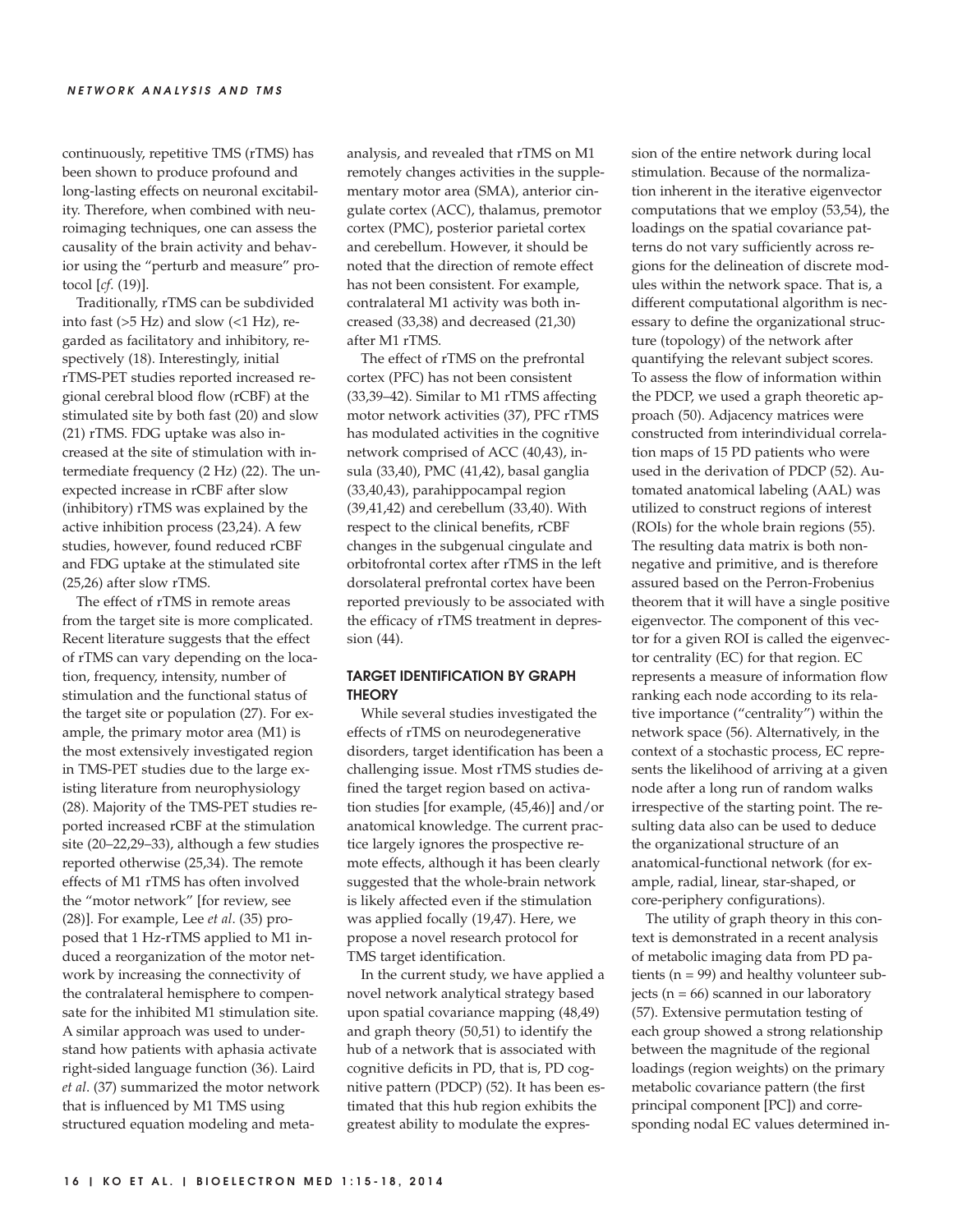dependently by graph theory. Whether metabolically overactive (region weight z  $> 1.0$ ) or underactive ( $z < -1.0$ ), the salient regions on the primary PC pattern can be viewed as major hubs of information flow along the graph theoretic network. Similarly, the regions with salient contributions to the PDCP topography functioned as information hubs along that network construct. This relationship was indicated by the presence of a significant correlation ( $r = 0.66$ ,  $p < 0.001$ ) between regional loadings on the PDCP (representing the relative regional contributions to network activity) and the corresponding EC values (representing the relative importance of a given region to information flow along the network).

The sensitivity of each node to stimulation was quantified using EC derivative analysis (51) to identify regions that facilitate (or suppress) the influence of other "important" network hubs (defined as PDCP nodes with region weight  $|z| > 1$ ). For example, the right superior frontal gyrus (rSFG, BA 6/8) showed the highest EC derivative. Thus, altering the connectivity of this "sensitive" region by rTMS is likely to have the greatest influence on the centrality of the other salient PDCP nodes (that is, those with region weights).

By normalizing information flow within the PDCP network, therapeutic rSFG stimulation is expected to reverse the abnormal pattern expression that characterizes PD patients with cognitive dysfunction. The right middle frontal gyrus (rMFG, BA 8/9) has been viewed as the core of PD cognitive dysfunction (58–60) and thus chosen as the target of therapeutic rTMS in studies directed at this disease manifestation (45,61). While this region exhibited greater importance (higher EC) than the rSFG, it had lower sensitivity, that is, an EC derivative value of relatively lower magnitude, making it comparatively less desirable as a treatment target.

## **CONCLUSION**

We propose an innovative network targeting approach to optimize cortical

rTMS procedures to normalize aberrant brain networks, such as PDCP, which is associated with cognitive deficits in PD patients. To this end, disease-related network expression levels may be measured before and after rTMS is applied to one or more network nodes selected based on graph theoretic considerations.

#### **ACKNOWLEDGMENTS**

This work was supported in part by the National Institute of Neurological Disorders and Stroke Morris K Udall Center of Excellence for Parkinson's Disease Research at The Feinstein Institute for Medical Research (P50 NS071675 to D Eidelberg). The content is solely the responsibility of the authors and does not necessarily represent the official views of the National Institute of Neurological Disorders and Stroke or the National Institutes of Health. The sponsor did not play a role in study design, collection, analysis and interpretation of data, writing of the report or in the decision to submit the paper for publication.

### **DISCLOSURE**

D Eidelberg serves on the scientific advisory boards of and has received honoraria from the Michael I Fox Foundation for Parkinson's Research and the Bachmann-Strauss Dystonia and Parkinson Foundation; is listed as a coinventor of patents named "Markers for Use in Screening Patients for Nervous System Dysfunction and a Method and Apparatus for Using Same" without financial gain; and has received research support from the NIH (NINDS, NIDCD, NIAID).

#### **REFERENCES**

- 1. Raichle ME, Mintun MA. (2006) Brain work and brain imaging. *Annu*. *Rev*. *Neurosci*. 29:449–76.
- 2. Friston KJ, Frith CD, Liddle PF, Frackowiak RS. (1991) Comparing functional (PET) images: the assessment of significant change. *J*. *Cereb*. *Blood Flow Metab*. 11:690–9.
- 3. Friston KJ, *et al*. (1995) Statistical parametric maps in functional imaging: A general linear approach. *Hum*. *Brain Mapp*. 2:189–210.
- 4. Habeck CG. (2010) Basics of multivariate analysis in neuroimaging data. *J*. *Vis*. *Exp*. (41).
- 5. Habeck C, *et al*. (2008) Multivariate and univari-

ate neuroimaging biomarkers of Alzheimer's disease. *Neuroimage*. 40:1503–15.

- 6. Habeck C, Stern Y, Alzheimer's Disease Neuroimaging Initiative. (2010) Multivariate data analysis for neuroimaging data: overview and application to Alzheimer's disease. *Cell Biochem*. *Biophys*. 58:53–67.
- 7. Niethammer M, Eidelberg D. (2012) Metabolic brain networks in translational neurology: concepts and applications. *Ann Neurol*. 72:635–47.
- 8. Ma Y, Tang C, Spetsieris PG, Dhawan V, Eidelberg D. (2007) Abnormal metabolic network activity in Parkinson's disease: test-retest reproducibility. *J*. *Cereb*. *Blood Flow Metab*. 27:597–605.
- 9. Eidelberg D, *et al*. (1994) The metabolic topography of parkinsonism. *J*. *Cereb*. *Blood Flow Metab*. 14:783–801.
- 10. Eidelberg D. (2009) Metabolic brain networks in neurodegenerative disorders: a functional imaging approach. *Trends Neurosci*. 32:548–57.
- 11. Ko JH, Spetsieris P, Ma Y, Dhawan V, Eidelberg D. (2014) Quantifying significance of topographical similarities of disease-related brain metabolic patterns. *PLoS One*. 9:e88119.
- 12. Spetsieris PG, Eidelberg D. (2011) Scaled subprofile modeling of resting state imaging data in Parkinson's disease: methodological issues. *Neuroimage*. 54:2899–914.
- 13. Feigin A, *et al*. (2007) Modulation of metabolic brain networks after subthalamic gene therapy for Parkinson's disease. *Proc*. *Natl*. *Acad*. *Sci*. *U*. *S*. *A*. 104:19559–64.
- 14. Tang CC, *et al*. (2010) Differential diagnosis of parkinsonism: a metabolic imaging study using pattern analysis. *Lancet Neurol*. 9:149–58.
- 15. Holtbernd F, *et al*. (2014) Abnormal metabolic network activity in REM sleep behavior disorder. *Neurology*. 82:620–7.
- 16. Pascual-Leone A, *et al*. (1998) Study and modulation of human cortical excitability with transcranial magnetic stimulation. *J*. *Clin*. *Neurophysiol*. 15:333–43.
- 17. Walsh V, Cowey A. (2000) Transcranial magnetic stimulation and cognitive neuroscience. *Nat*. *Rev*. *Neurosci*. 1:73–9.
- 18. Hallett M. (2007) Transcranial magnetic stimulation: a primer. *Neuron*. 55:187–99.
- 19. Ko JH, Strafella AP. (2012) Dopaminergic neurotransmission in the human brain: new lessons from perturbation and imaging. *Neuroscientist*. 18:149–68.
- 20. Paus T, *et al*. (1997) Transcranial magnetic stimulation during positron emission tomography: a new method for studying connectivity of the human cerebral cortex. *J*. *Neurosci*. 17:3178–84.
- 21. Fox P, *et al*. (1997) Imaging human intra-cerebral connectivity by PET during TMS. *Neuroreport*. 8:2787–91.
- 22. Siebner HR, *et al*. (1998) Imaging brain activation induced by long trains of repetitive transcranial magnetic stimulation. *Neuroreport*. 9:943–8.
- 23. Sohn YH, Wiltz K, Hallett M. (2002) Effect of volitional inhibition on cortical inhibitory mechanisms. *J*. *Neurophysiol*. 88:333–8.